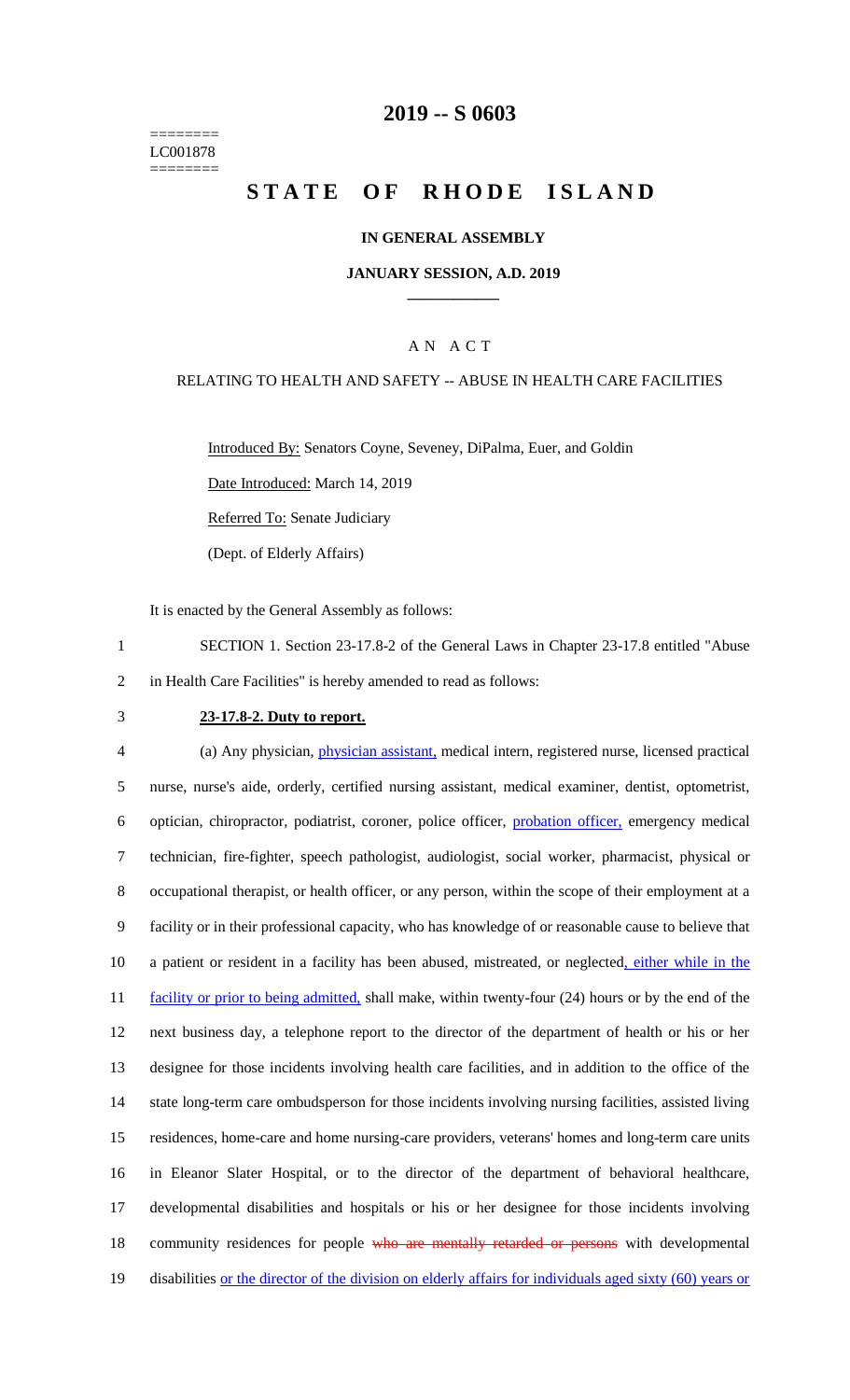- 1 older. The report shall contain:
- (1) The name, address, telephone number, occupation, and employer's address and the phone number of the person reporting;
- (2) The name and address of the patient or resident who is believed to be the victim of the
- abuse, mistreatment, or neglect;
- (3) The details, observations, and beliefs concerning the incident(s);
- (4) Any statements regarding the incident made by the patient or resident and to whom

they were made;

- (5) The date, time, and place of the incident;
- (6) The name of any individual(s) believed to have knowledge of the incident;
- 11 (7) The name of any individual(s) believed to have been responsible for the incident;
- (8) The name of the individual's caregiver, if known;
- (9) Any medical treatment being received if immediately required and need to coordinate
- 14 care, if known;
- (10) Any other information the reporter believes relevant to the investigation; and
- 16 (11) The name and address of the reporter and where the reporter can be contacted. The
- 17 reporter's identity shall remain confidential unless disclosure is consented to by the reporter or by 18 court order.
- (b) In addition to those persons required to report pursuant to this section, any other person may make a report if that person has reasonable cause to believe that a patient or resident of a facility has been abused, mistreated, or neglected. Additional provisions for the reporting of 22 abuse of individuals regardless of where they reside in the community are set forth in § 42-66-8.
- (c) Any person required to make a report pursuant to this section shall be deemed to have complied with these requirements if a report is made to a high managerial agent of the facility in which the alleged incident occurred. Once notified, the high managerial agent shall be required to meet all reporting requirements of this section within the time frames specified by this chapter.
- 27 (d) Telephone reports made pursuant to subsection (a) this section shall be followed-up within three (3) business days with a written report.
- 29 (e) Individuals required to report pursuant to this section shall, whenever practical and if known, provide the division of elderly affairs twenty-four (24) hour notice of the discharge from a facility, of any person subject to abuse or neglect and shall include any relevant address and telephone number(s). (f) No person required to report pursuant to this section shall be liable in any civil or
- 34 criminal action by reason of the report; provided, however, that the person did not perpetrate,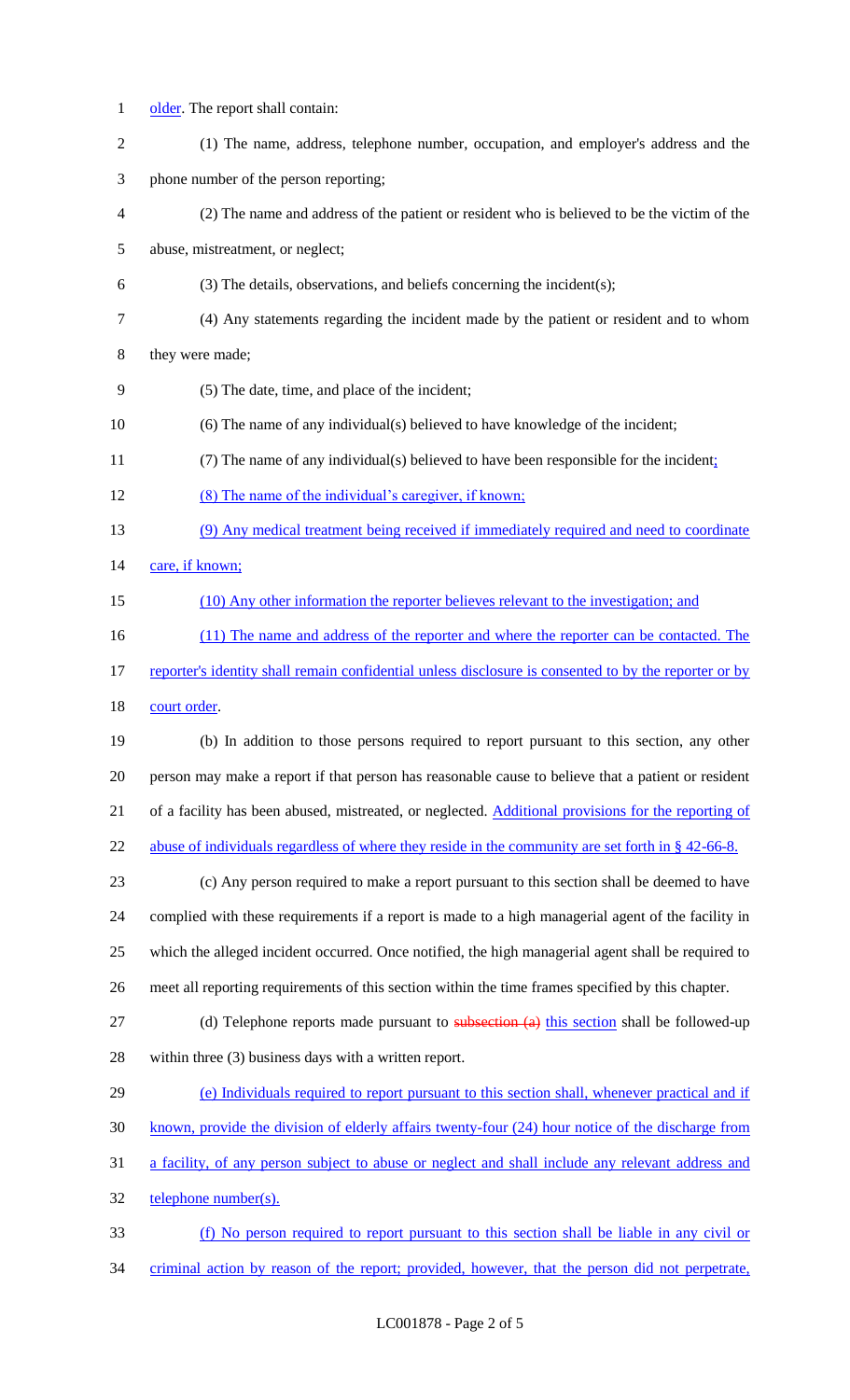1 inflict or cause the abuse. No employer or supervisor may discharge, demote, transfer, reduce 2 pay, benefits or work privileges, prepare a negative work performance evaluation, or take any 3 other action detrimental to an employee or supervisee who files a report in accordance with the 4 provisions of this section by reason of the report. 5 SECTION 2. Section 42-66-8 of the General Laws in Chapter 42-66 entitled "Elderly 6 Affairs Department" is hereby amended to read as follows: 7 **42-66-8. Abuse, neglect, exploitation and self-neglect of elderly persons -- Duty to**  8 **report.** 9 (a) Any person who has reasonable cause to believe that any person sixty (60) years of 10 age or older has been abused, neglected, or exploited, or is self-neglecting, shall make an 11 immediate report to the director of the department division of elderly affairs, or his or her 12 designee,  $\theta$  and appropriate law enforcement personnel. This section applies to any person sixty 13 (60) years of age or older regardless of where he or she lives in the community. 14 (b) Any physician, physician assistant, medical intern, registered nurse, licensed practical 15 nurse, nurse's aide, orderly, certified nursing assistant, medical examiner, dentist, optometrist, 16 optician, chiropractor, podiatrist, coroner, police officer, probation officer , emergency medical 17 technician, firefighter, speech pathologist, audiologist, social worker, pharmacist, physical or 18 occupational therapist, or health officer, who has reasonable cause to believe that any person sixty 19 (60) years of age or older has been abused, neglected, or exploited, or is self-neglecting, shall 20 make an immediate report to the director of the division of elderly affairs, or designee, and 21 appropriate law enforcement personnel. This section applies to any person sixty (60) years of age 22 or older regardless of where he or she lives in the community. Reporting requirements relating to 23 individuals in health care facilities are further set forth in § 23-17.8-2. The report pursuant to this 24 section shall contain: 25 (1) The name, address, telephone number, occupation, and employer's address and the 26 phone number of the person reporting; 27 (2) The name and address of the patient or resident who is believed to be the victim of the 28 abuse, mistreatment, or neglect; 29 (3) The details, observations, and beliefs concerning the incident(s); 30 (4) Any statements regarding the incident made by the patient or resident and to whom 31 they were made; 32 (5) The date, time, and place of the incident; 33 (6) The name of any individual(s) believed to have knowledge of the incident; 34 (7) The name of any individual(s) believed to have been responsible for the incident;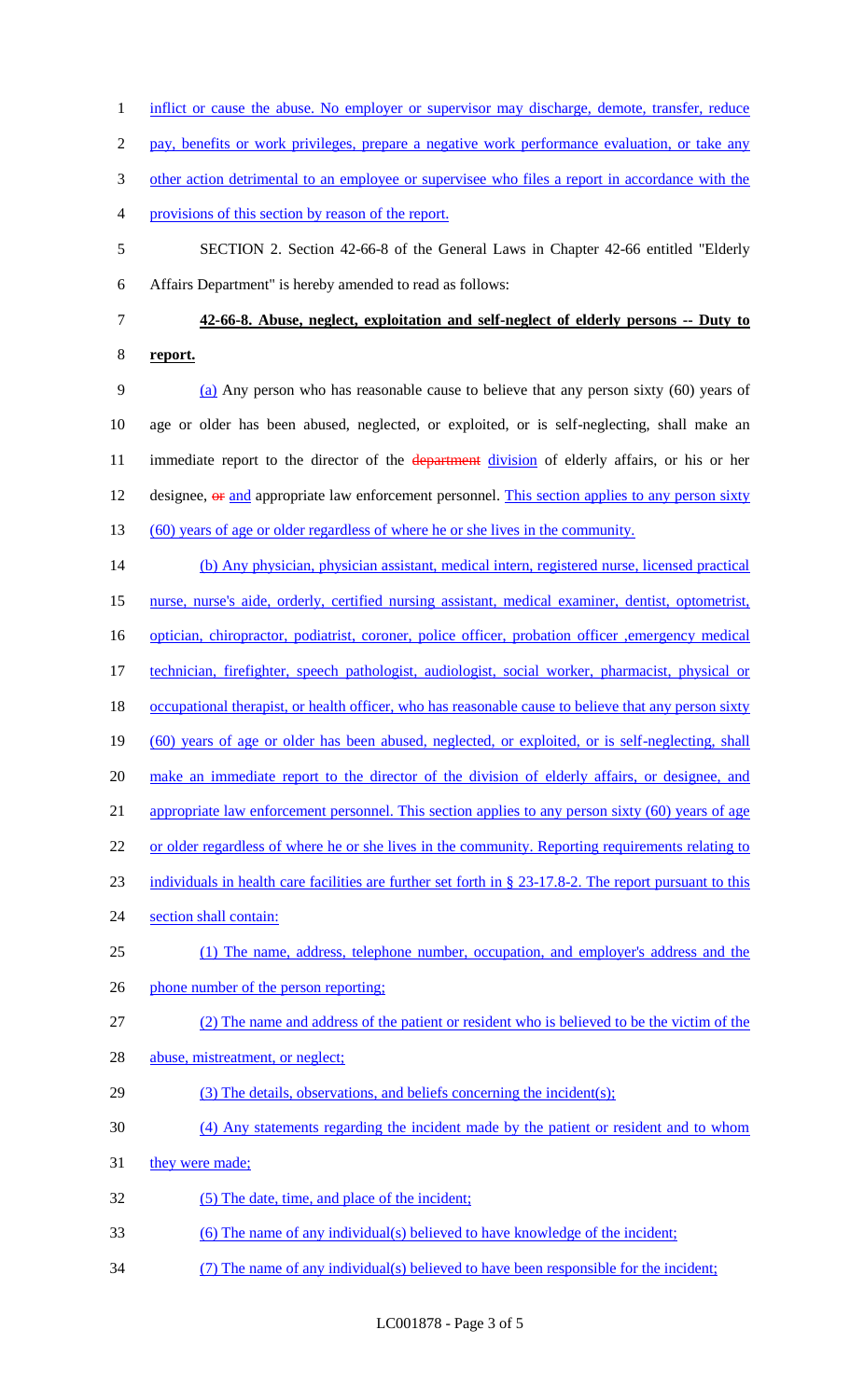- 1 (8) The name of the individual's caretaker, if known;
- 2 (9) Any medical treatment being received if immediately required and need to coordinate 3 care, if known; 4 (10) Any other information the reporter believes relevant to the investigation; and
- 5 (11) The name and address of the reporter and where the reporter can be contacted.
- 6 Reporter's identity shall remain confidential unless disclosure is consented to by the reporter or 7 by court order.

8 (c) Individuals required to report pursuant to the provisions of subsection (b) of this 9 section shall, whenever practical and if known, provide twenty-four (24) hour notice of discharge 10 to the department and shall include the address and telephone number of the individual being 11 discharged.

 (d) In cases of abuse, neglect, or exploitation, any person who fails to make the report shall be punished by a fine of not more than one thousand dollars (\$1,000). Nothing in this section shall require an elder who is a victim of abuse, neglect, exploitation or who is self- neglecting, to make a report regarding such abuse, neglect, exploitation, or self-neglect to the director or his or her designee or appropriate law enforcement personnel.

17 (e) No person required to report pursuant to the provisions of this section shall be liable

18 in any civil or criminal action by reason of the report; provided, however, that such person did not

- 19 perpetrate, inflict or cause said abuse. No employer or supervisor may discharge, demote,
- 20 transfer, reduce pay, benefits or work privileges, prepare a negative work performance evaluation,
- 21 or take any other action detrimental to an employee or supervisee who files a report in accordance

22 with the provisions of this section by reason of such report.

23 SECTION 3. This act shall take effect upon passage.

======== LC001878 ========